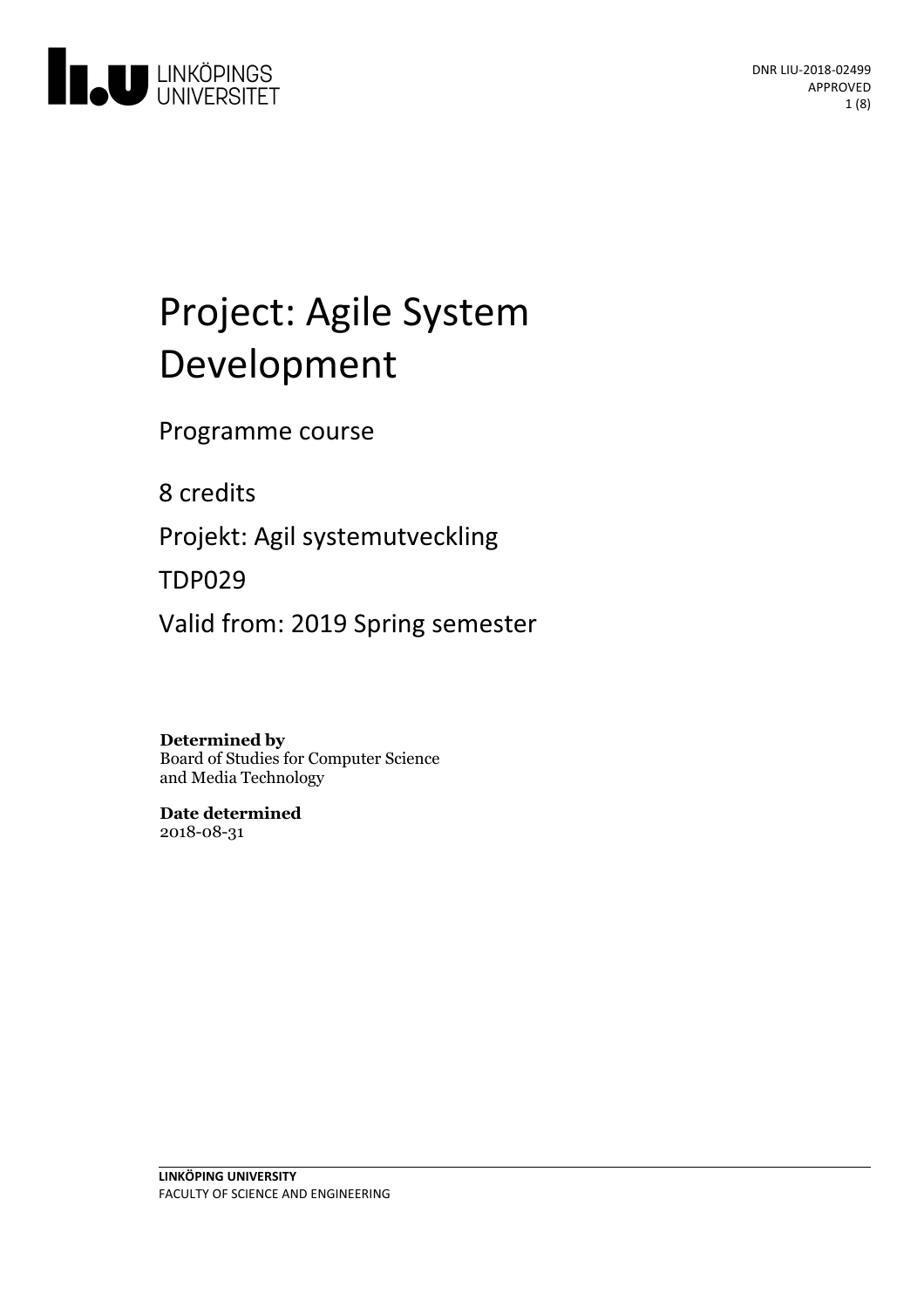# Main field of study

Programming

## Course level

First cycle

# Advancement level

 $G<sub>2</sub>X$ 

# Course offered for

Programming, Bachelor's Programme

## Prerequisites

Programming

# Intended learning outcomes

Having passed the course, the student will be able to:

- 
- 
- Develop an interactive application together with clients.<br>• Develop software together with programmers and clients.<br>• Develop software based on the agile methodology's foundations.<br>• Understand the agile methodology comp
- 
- Account for the concepts of ecological, social and economic sustainable
- development from an engineering perspective.<br>• Reason for sustainability concepts and paradigms, sustainability challenges, and the relationship between sustainability and technology development and use.

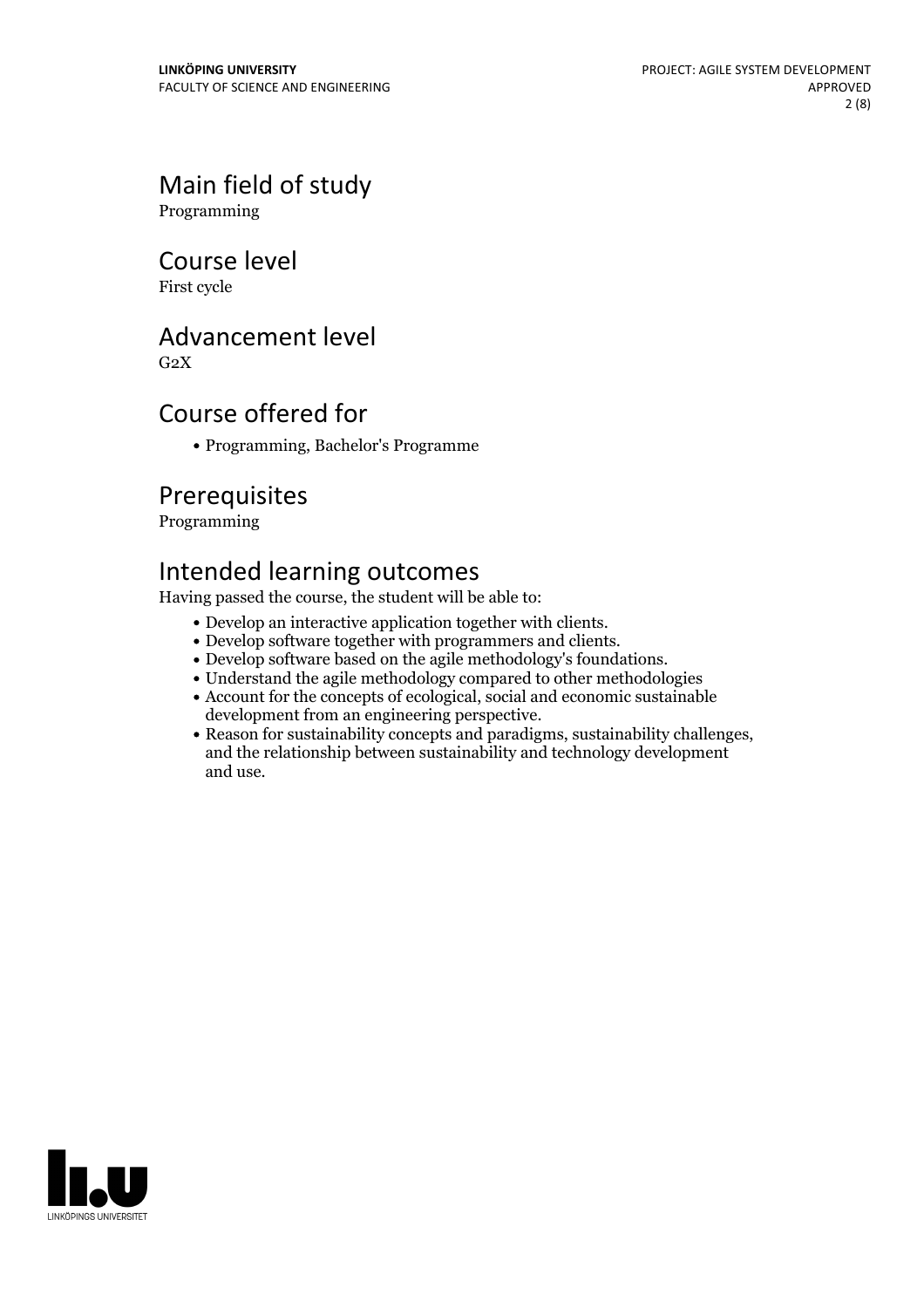# Course content

Craftsmanship: Ability to work with agile methods both individually, in pairs, and in teams. Ability to communicate and function socially in a good way in a project and team (Communication). Ability to develop software in the easiest way possible to solve a given requirement (Simplicity). Ability to recieve and give feedback in a constructive way (Feedback). Work at a high speed with good quality and deliver innovative satisfying results (Courage). Work directly with source code rather than documentation and be open to continual changes (Working Software + Responding to Change).

Technology: Program language and development environment depending on project. Requirements management and project management system Trello. Version control system Git/Subversion

# Teaching and working methods<br>IP-project, carried out according to the study plan.

The course runs over the entire spring semester.

# Examination

| PRA2 | Project Work | 7.5 credits | U.G |
|------|--------------|-------------|-----|
| UPG1 | Assignment   | 0.5 credits | U.G |

## Grades

Two grade scale, older version, U, G

## Department

Institutionen för datavetenskap

# Director of Studies or equivalent

Jalal Maleki

# Examiner

Annika Silvervarg

# Education components

Preliminary scheduled hours: 86 h Recommended self-study hours: 127 h

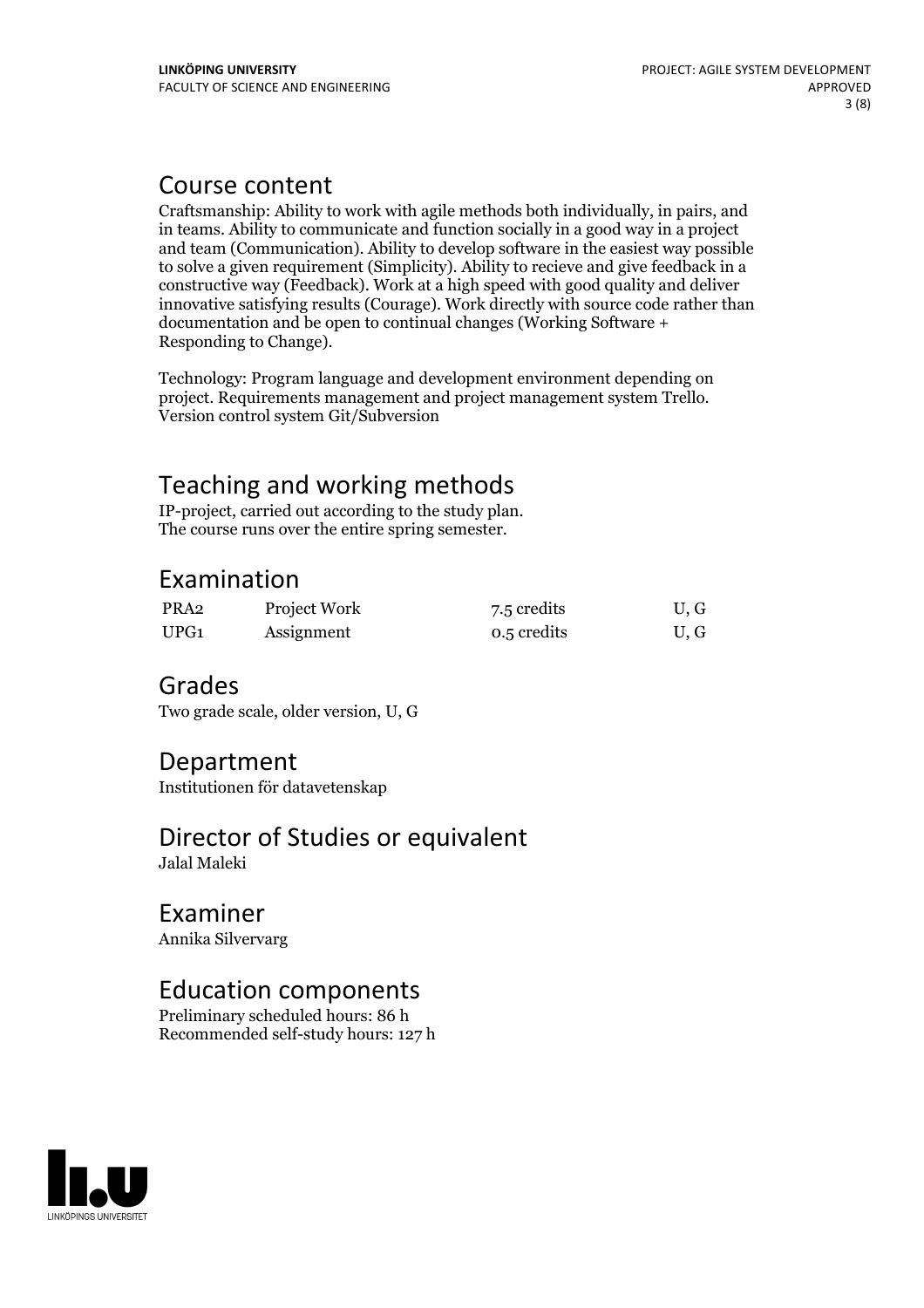# Course literature

### **Books**

Henrik Kniberg, *Scrum and XP from the trences* tillgänglig online <https://www.infoq.com/minibooks/scrum-xp-from-the-trenches-2/> Pieter Jongerius et al., (2013) *Get Agile! Scrum for UX, design & development* BIS Publishers

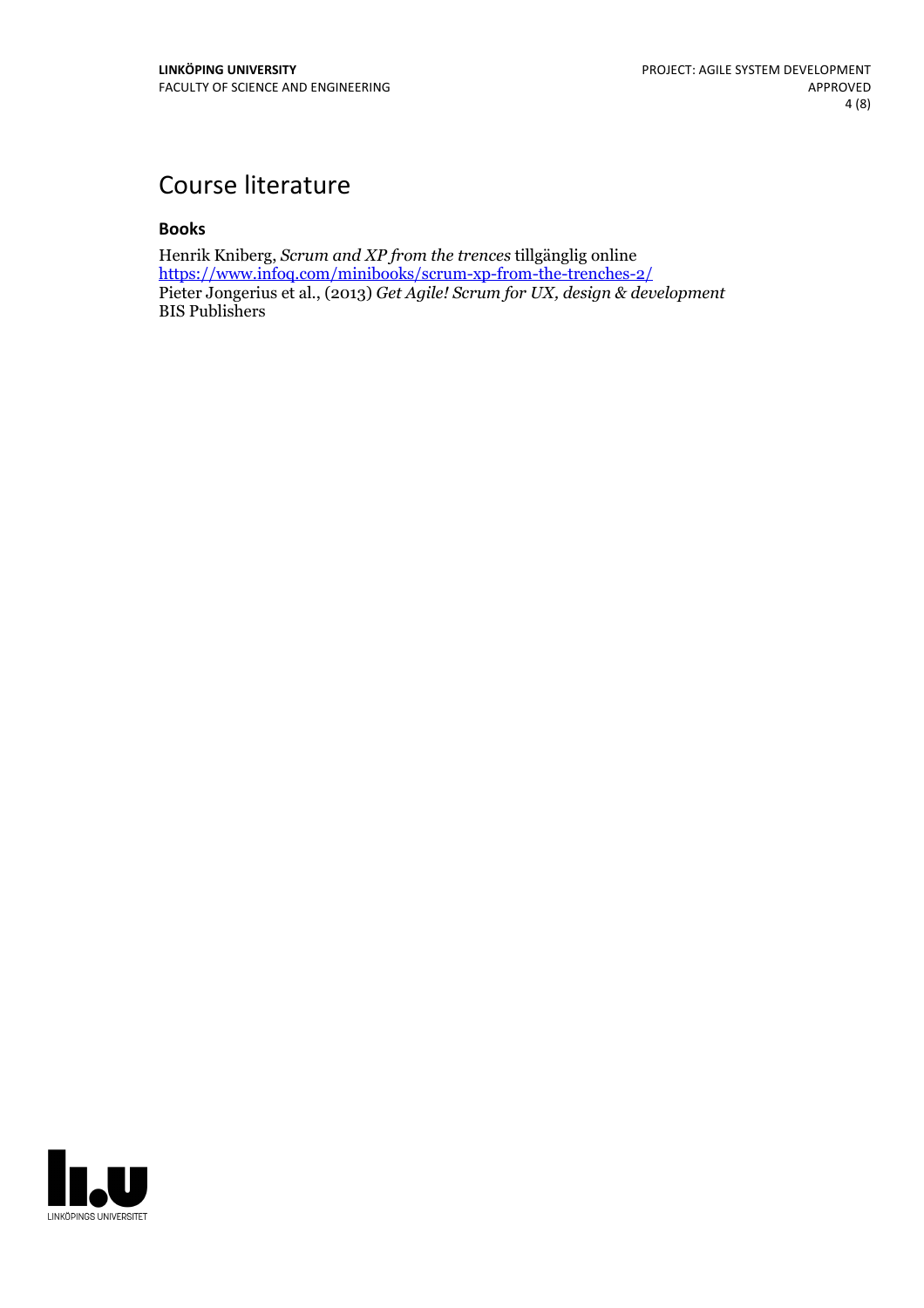# **Common rules**

## **Course syllabus**

A syllabus has been established for each course. The syllabus specifies the aim and contents of the course, and the prior knowledge that a student must have in order to be able to benefit from the course.

## **Timetabling**

Courses are timetabled after a decision has been made for this course concerning its assignment to a timetable module. A central timetable is not drawn up for courses with fewer than five participants. Most project courses do not have a central timetable.

## **Interrupting a course**

The vice-chancellor's decision concerning regulations for registration, deregistration and reporting results (Dnr LiU-2015-01241) states that interruptions in study are to be recorded in Ladok. Thus, all students who do not participate in a course for which they have registered must record the interruption, such that the registration on the course can be removed. Deregistration from <sup>a</sup> course is carried outusing <sup>a</sup> web-based form: www.lith.liu.se/for-studenter/kurskomplettering?l=sv.

## **Cancelled courses**

Courses with few participants (fewer than 10) may be cancelled or organised in a manner that differs from that stated in the course syllabus. The board of studies is to deliberate and decide whether a course is to be cancelled orchanged from the course syllabus.

## **Regulations relatingto examinations and examiners**

Details are given in a decision in the university's rule book: http://styrdokument.liu.se/Regelsamling/VisaBeslut/622678.

## **Forms of examination**

### **Examination**

Written and oral examinations are held at least three times a year: once immediately after the end of the course, once in August, and once (usually) in one of the re-examination periods. Examinations held at other times are to follow a decision of the board of studies.

Principles for examination scheduling for courses that follow the study periods:

courses given in VT1 are examined for the first time in March, with re-

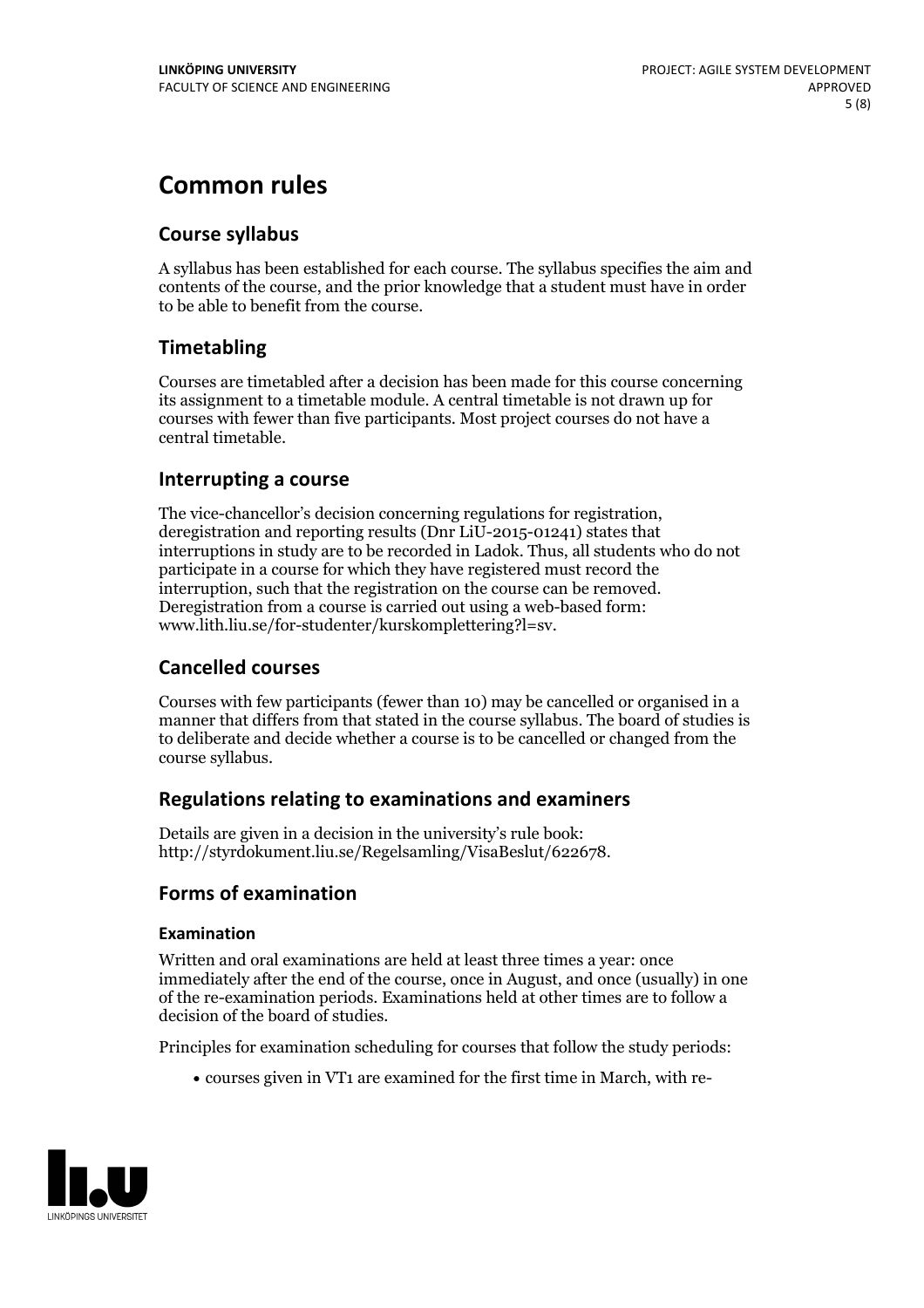examination in June and August

- courses given in VT2 are examined for the first time in May, with re-examination in August and October
- courses given in HT1 are examined for the first time in October, with re-examination in January and August
- courses given in HT2 are examined for the first time in January, with re-examination at Easter and in August.

The examination schedule is based on the structure of timetable modules, but there may be deviations from this, mainly in the case of courses that are studied and examined for several programmes and in lower grades (i.e. 1 and 2).

- Examinations for courses that the board of studies has decided are to be held in alternate years are held only three times during the year in which
- the course is given.<br>• Examinations for courses that are cancelled or rescheduled such that they are not given in one or several years are held three times during the year that immediately follows the course, with examination scheduling that corresponds to the scheduling that was in force before the course was cancelled or rescheduled.<br>• If teaching is no longer given for a course, three examination occurrences
- are held during the immediately subsequent year, while examinations are at the same time held for any replacement course that is given, or alternatively in association with other re-examination opportunities. Furthermore, an examination is held on one further occasion during the next subsequent year, unless the board of studies determines otherwise.<br>• If a course is given during several periods of the year (for programmes, or
- on different occasions for different programmes) the board orboards of studies determine together the scheduling and frequency of re-examination occasions.

#### **Registration for examination**

In order to take an examination, a student must register in advance at the Student Portal during the registration period, which opens 30 days before the date of the examination and closes 10 days before it. Candidates are informed of the location of the examination by email, four days in advance. Students who have not registered for an examination run the risk of being refused admittance to the examination, if space is not available.

Symbols used in the examination registration system:

- \*\* denotes that the examination is being given for the penultimate time.
- \* denotes that the examination is being given for the last time.

#### **Code of conduct for students during examinations**

Details are given in a decision in the university's rule book: http://styrdokument.liu.se/Regelsamling/VisaBeslut/622682.

#### **Retakes for higher grade**

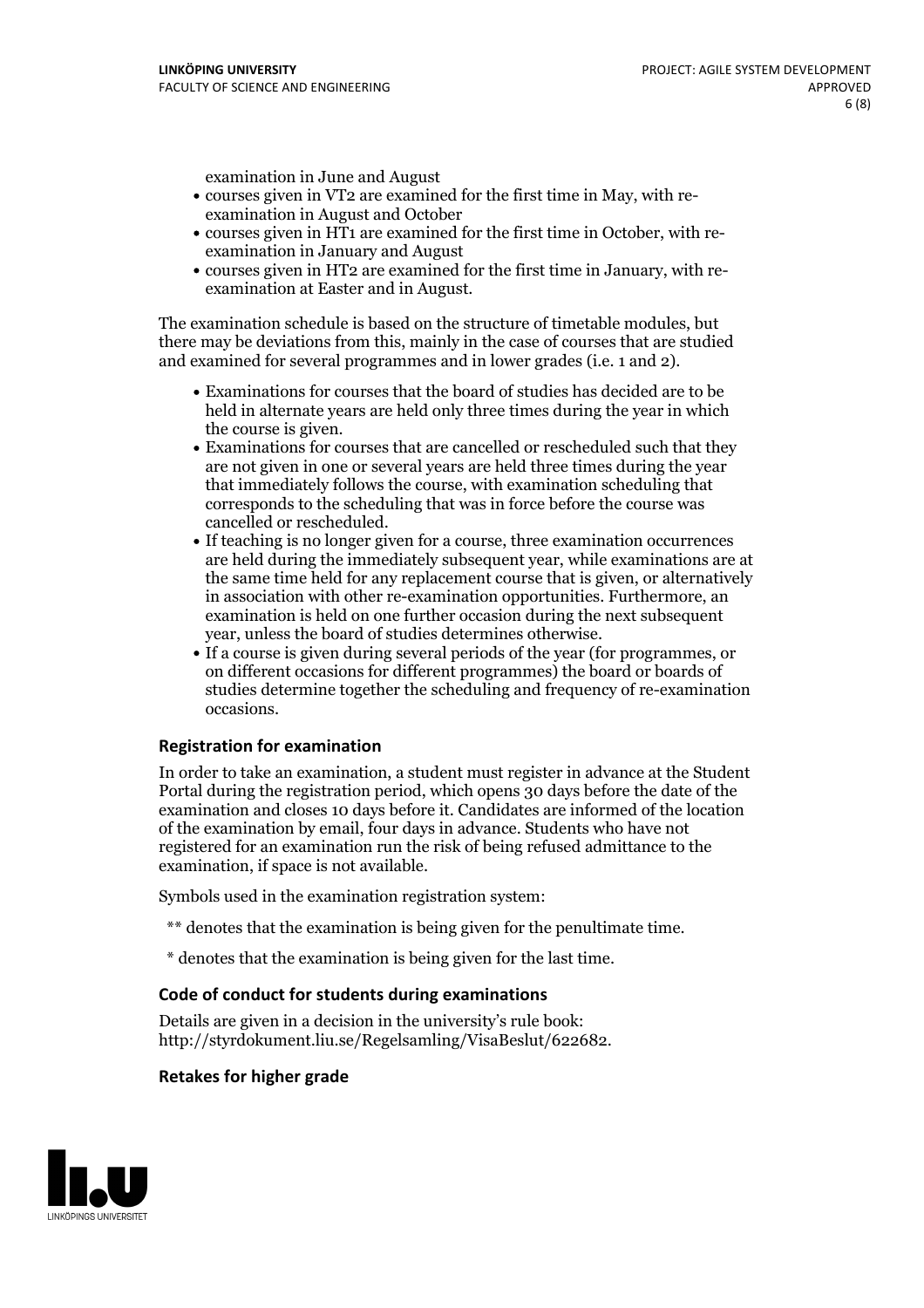Students at the Institute of Technology at LiU have the right to retake written examinations and computer-based examinations in an attempt to achieve a higher grade. This is valid for all examination components with code "TEN" and "DAT". The same right may not be exercised for other examination components, unless otherwise specified in the course syllabus.

#### **Retakes of other forms of examination**

Regulations concerning retakes of other forms of examination than written examinations and computer-based examinations are given in the LiU regulations for examinations and examiners, http://styrdokument.liu.se/Regelsamling/VisaBeslut/622678.

#### **Plagiarism**

For examinations that involve the writing of reports, in cases in which it can be assumed that the student has had access to other sources (such as during project work, writing essays, etc.), the material submitted must be prepared in accordance with principles for acceptable practice when referring to sources (references or quotations for which the source is specified) when the text, images, ideas, data, etc. of other people are used. It is also to be made clear whether the author has reused his or her own text, images, ideas, data, etc. from previous examinations.

A failure to specify such sources may be regarded as attempted deception during examination.

#### **Attempts to cheat**

In the event of <sup>a</sup> suspected attempt by <sup>a</sup> student to cheat during an examination, or when study performance is to be assessed as specified in Chapter <sup>10</sup> of the Higher Education Ordinance, the examiner is to report this to the disciplinary board of the university. Possible consequences for the student are suspension from study and a formal warning. More information is available at https://www.student.liu.se/studenttjanster/lagar-regler-rattigheter?l=sv.

#### **Grades**

The grades that are preferably to be used are Fail (U), Pass (3), Pass not without distinction  $(4)$  and Pass with distinction  $(5)$ . Courses under the auspices of the faculty board of the Faculty of Science and Engineering (Institute of Technology) are to be given special attention in this regard.

- 1. Grades U, 3, 4, 5 are to be awarded for courses that have written
- examinations. 2. Grades Fail (U) and Pass (G) may be awarded for courses with <sup>a</sup> large degree of practical components such as laboratory work, project work and group work.

#### **Examination components**

- 
- 1. Grades U, 3, 4, <sup>5</sup> are to be awarded for written examinations (TEN). 2. Grades Fail (U) and Pass (G) are to be used for undergraduate projects and other independent work.